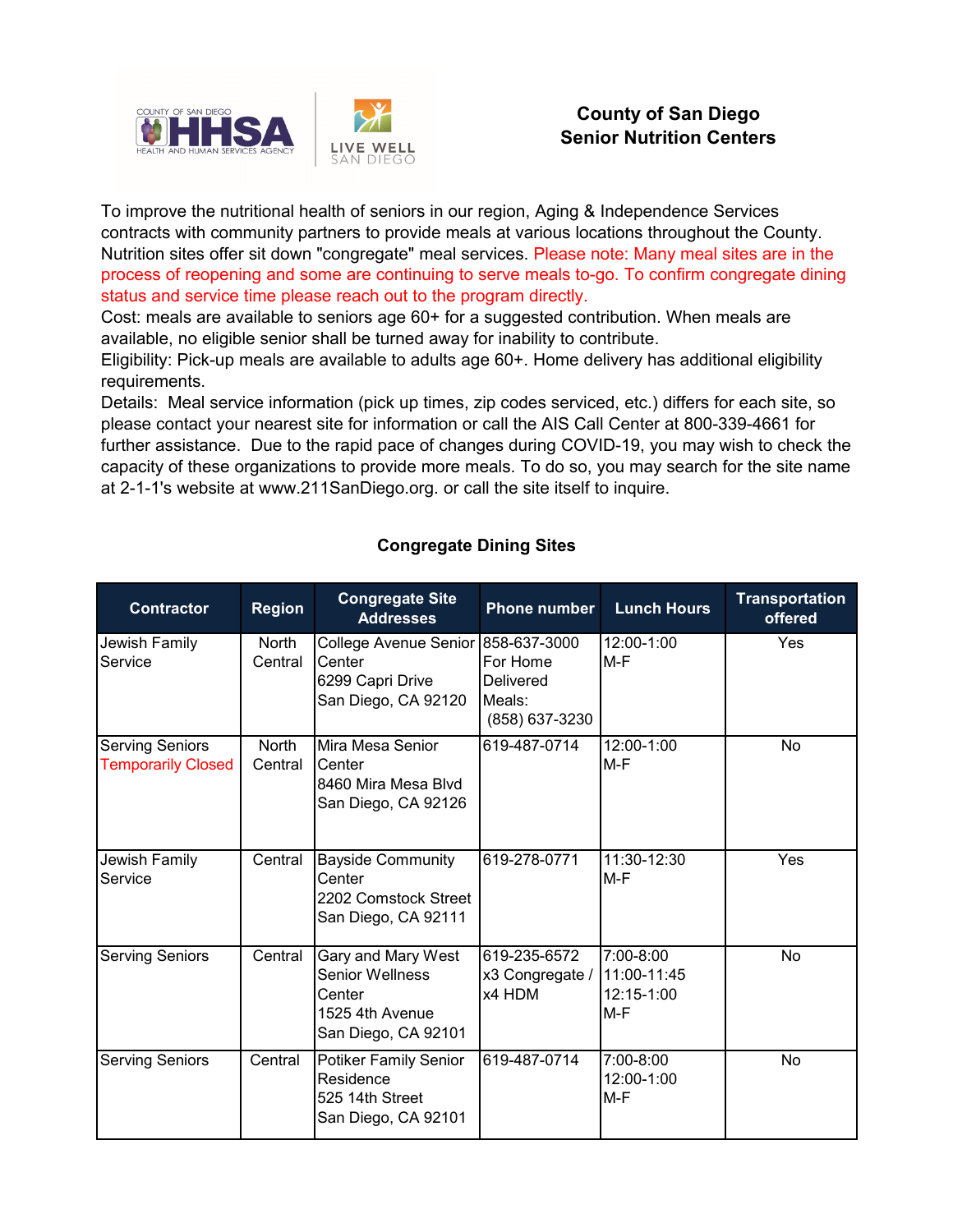| <b>Contractor</b>                                   | <b>Region</b> | <b>Congregate Site</b><br><b>Addresses</b>                                                         | <b>Phone number</b>  | <b>Lunch Hours</b>          | <b>Transportation</b><br>offered |
|-----------------------------------------------------|---------------|----------------------------------------------------------------------------------------------------|----------------------|-----------------------------|----------------------------------|
| <b>Serving Seniors</b>                              | Central       | <b>City Heights Senior</b><br>Residence<br>4065 43rd Street<br>San Diego, CA 92105                 | 619-487-0714         | 12:00-1:00<br>$M-F$         | No                               |
| The Salvation Army                                  | Central       | The Salvation Army,<br><b>SD Center City</b><br>825 Seventh Ave<br>San Diego, CA 92101             | 619-699-2212         | 10:00-12:00<br>$M-F$        | No                               |
| The Salvation Army                                  | Central       | The Salvation Army,<br>Central<br>4170 Balboa Avenue<br>San Diego, CA 92117                        | 858-483-1831         | 10:30-12:30<br>$M-F$        | Yes                              |
| The Salvation Army                                  | East          | The Salvation Army, El<br>Cajon<br>1011 East Main Street<br>El Cajon, CA 92021                     | 619-440-2457<br>x413 | 10:30-12:30<br>M-F          | Yes                              |
| <b>Borrego Springs</b><br>Youth & Senior<br>Center  | East          | <b>Borrego Springs</b><br>Senior Center<br>580 Circle J Drive<br>Borrego Springs, CA<br>92004      | 760-767-3116         | 11:20-12:30<br>Tues/Wed/Fri | No                               |
| <b>Pacific Educational</b><br>Facilities, Inc.      | East          | Ramona Senior Center 760-789-0440<br>434 Aqua Lane<br>Ramona, CA 92065                             |                      | 11:30-12:30<br>$M-F$        | Yes                              |
| <b>Serving Seniors</b><br><b>Temporarily Closed</b> | East          | <b>Spring Valley</b><br><b>Community Center</b><br>8735 Jamacha Blvd<br>Spring Valley, CA<br>91977 | 619-337-1425         | 12:00-1:00<br>$M-F$         | No                               |
| <b>Serving Seniors</b><br><b>Temporarily Closed</b> | East          | La Mesa Adult<br><b>Enrichment Center</b><br>8450 La Mesa Blvd<br>La Mesa, CA 91941                | 619-337-1425         | 11:00-12:00<br>$M-F$        | No                               |
| <b>Serving Seniors</b><br><b>Temporarily Closed</b> | East          | <b>Lemon Grove Senior</b><br>Center<br>8235 Mt. Vernon St.<br>Lemon Grove, CA<br>91945             | 619-337-1425         | 11:00-12:00<br>M-F          | No                               |
| Serving Seniors<br><b>Temporarily Closed</b>        | East          | Lakeside Community<br>Center<br>9841 Vine Street<br>Lakeside, CA 92040                             | 619-337-1425         | 12:00-1:00<br>$M-F$         | No                               |
| Mountain Health &<br>Community<br>Services, Inc     | East<br>Rural | <b>Mountain Empire</b><br><b>Community Center</b><br>976 Sheridian Road<br>Campo, CA 91906         | 619-478-5109         | 12:00-12:30<br>W-F          | No                               |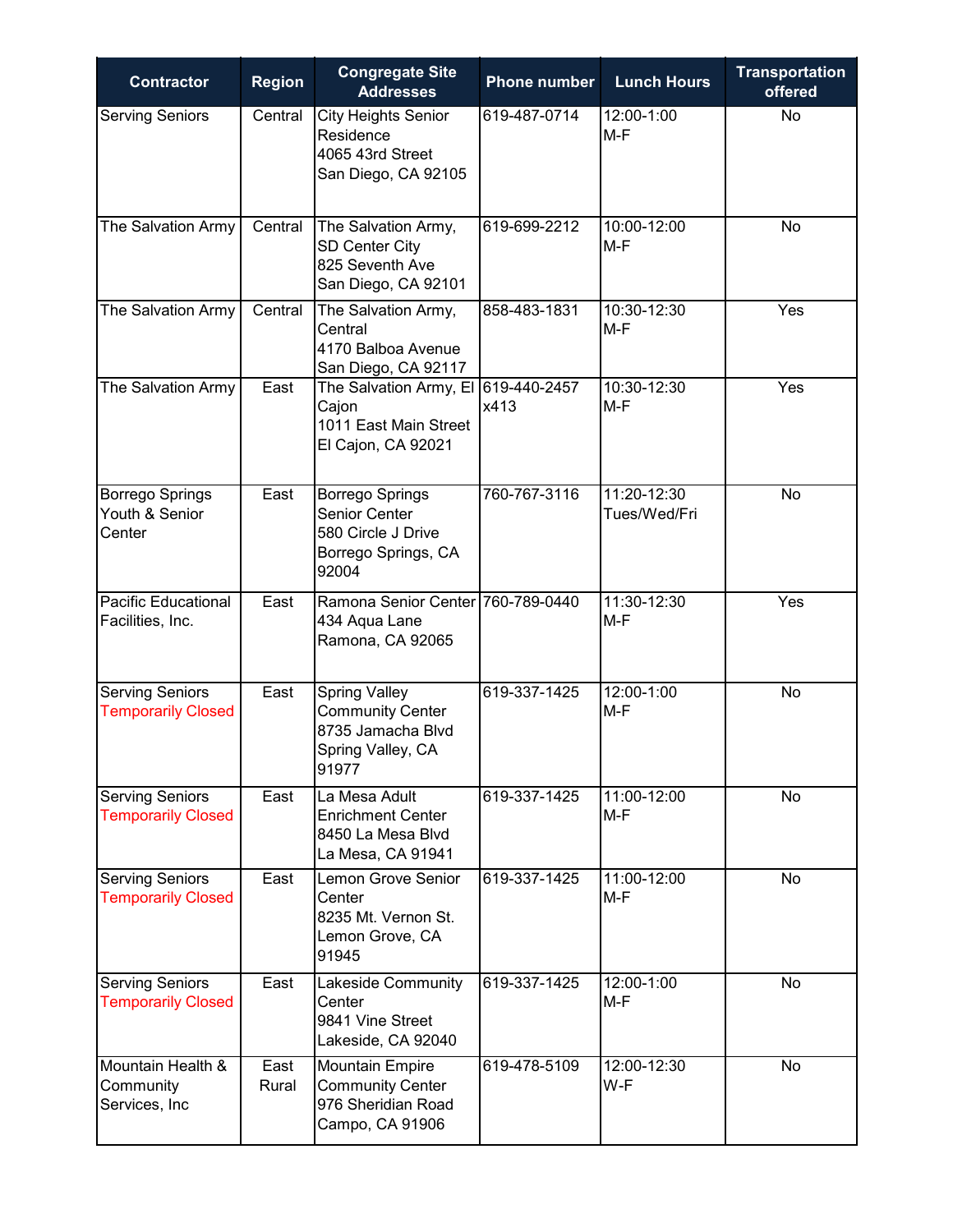| <b>Contractor</b>                                                                                        | <b>Region</b>    | <b>Congregate Site</b><br><b>Addresses</b>                                               | <b>Phone number</b>                                                | <b>Lunch Hours</b>                   | <b>Transportation</b><br>offered |
|----------------------------------------------------------------------------------------------------------|------------------|------------------------------------------------------------------------------------------|--------------------------------------------------------------------|--------------------------------------|----------------------------------|
| Mountain Health &<br>Community<br>Services, Inc                                                          | East<br>Rural    | <b>Dulzura Community</b><br>Center<br>1136 Community Bldg<br>Rd<br>Dulzura, CA 91917     | 619-478-5109                                                       | Th only, call for<br>to-go meal time | No                               |
| Mountain Health &<br>Community<br>Services, Inc                                                          | East<br>Rural    | Descanso Library<br>9545 River Drive<br>Descanso, CA 91916                               | 619-478-5109                                                       | W only, call for to-<br>go meal time | No                               |
| Mountain Health &<br>Community<br>Services, Inc                                                          | East<br>Rural    | Jacumba Public<br>Library<br>44505 Old Highway 80<br>Jacumba Hot Springs,<br>CA 91934    | 619-478-5109                                                       | F only, call for to-<br>go meal time | No                               |
| Mountain Health &<br>Community<br>Services, Inc                                                          | East<br>Rural    | <b>Pine Valley</b><br>Improvement Club<br>28890 Old Highway 80<br>Pine Valley, CA 91962  | 619-478-5109                                                       | F only, call for to-<br>go meal time | No                               |
| Mountain Health &<br>Community<br>Services, Inc                                                          | East<br>Rural    | Potrero Library<br>24883 Potrero Valley<br>Road<br>Potrero, CA 91963                     | 619-478-5109                                                       | TH only, call for<br>to-go meal time | No                               |
| Mountain Health &<br>Community<br>Services, Inc                                                          | East<br>Rural    | <b>Alpine Community</b><br>Center<br>1830 Alpine Blvd<br>Alpine, CA 91901                | 619-478-5109                                                       | TH only, call for<br>meal time       | No                               |
| Carlsbad, City of<br><b>Currently not</b><br>accepting new<br>clients for Home<br><b>Delivered Meals</b> | North<br>Coastal | <b>Carlsbad Senior</b><br>Center<br>799 Pine Avenue<br>Carlsbad, CA 92008                | 760-602-4650                                                       | 11:45-1:00<br>M-F                    | Yes                              |
| Encinitas, City of                                                                                       | North<br>Coastal | <b>Encinitas Senior</b><br>Center<br>1140 Oakcrest Park<br>Drive, Encinitas, CA<br>92024 | 760-943-2258<br>(meal<br>reservations)<br>760-943-2250<br>(center) | 11:00-12:30<br>$M-F$                 | Yes                              |
| <b>Serving Seniors</b>                                                                                   | North<br>Coastal | Oceanside Senior<br>Center<br>455 Country Club Lane<br>Oceanside, CA 92054               | 760-435-5285                                                       | 11:00-12:00<br>M-F                   | Yes                              |
| The Salvation Army                                                                                       | North<br>Coastal | The Salvation Army,<br>Oceanside<br>3935 Lake Blvd<br>Oceanside, CA 92056                | 760-207-7918                                                       | 12:00-1:00<br>M-F                    | Yes                              |